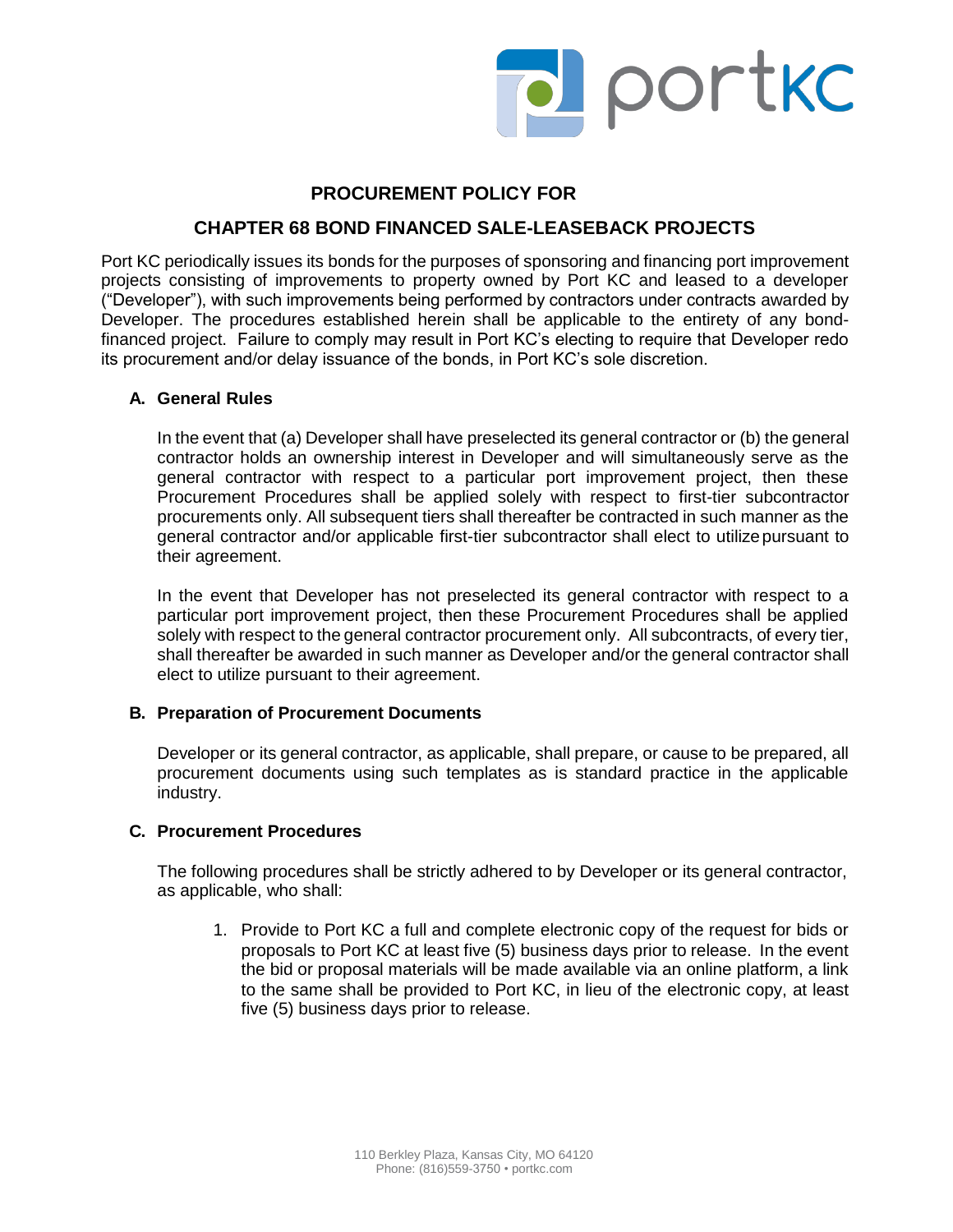- 2. Provide to Port KC the location where the request for bids or proposals materials can be accessed by potential bidders or proposers and the name and email address of a contact person with respect to matters of procurement at least five (5) business days prior to release.
- 3. Cause notice of the request for bids or proposals, and the location in which the request for bids or proposals materials can be accessed, to be advertised in the follow publications (unless otherwise approved by Port KC in writing), and provide written confirmation of such publications to Port KC (multiple runs is preferable, but a minimum of one (1) in each publication is required):

The Daily Record – Kansas City Kansas City The Call Dos Mundos

Publication in additional sources is always permissible and encouraged. Substitution of any publication listed herein is only permissible for good cause as reasonably determined by Port KC in writing.

- 4. Provide to Port KC the date that the bids or proposals will be opened, which date shall be not less than twenty (20) calendar days from the date the request for bids or proposals was first released or advertised, whichever shall last occur.
- 5. Provide within the request for bids or proposals such information as is necessary for potential bidders or proposers to structure a responsive bid or proposal, including, at a minimum:
	- the project timeline
	- applicable due dates
	- scope of work
	- bid or proposal specifications
	- minimum required qualifications.
- 6. Conduct all bid or proposal openings in a publicly transparent process, allowing the public to witness the same (whether in person, virtually and/or by telephone).

# **D. Public Notification**

Port KC will send an email notification to the entities listed on Port KC's Registered Contractors List when a request for bids or proposals has been released or posted and will publicly post notice of the same on its website and any other social media it may elect to utilize for such purposes.

## **E. Procurement Communications**

Prior to the bid or proposal opening, Developer or its general contractor, as applicable, shall not discuss the procurement with any potential bidder or proposer except in the manner authorized herein. Developer or its general contractor, as applicable, shall attend any applicable pre-bid or pre-proposal meetings and shall be prepared to respond to inquiries from potential bidders and proposers at such time. All subsequent communications, answers to questions, addendums, or clarifying statements shall be prepared by Developer or its general contractor, as applicable, and simultaneously made available to all potential bidders and proposers.